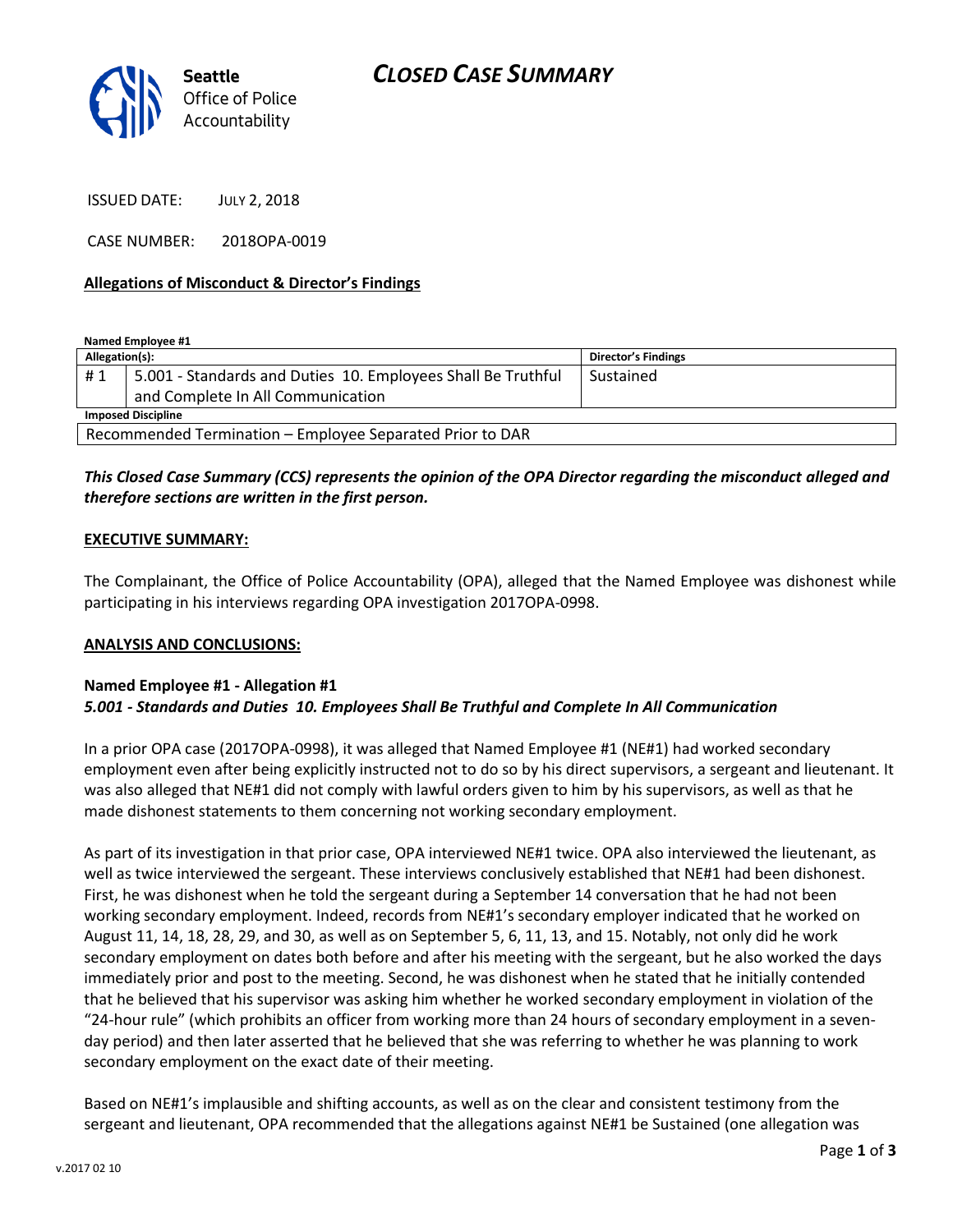

## *CLOSE CASE SUMMARY*

OPA CASE NUMBER: 2018OPA-0019

removed as it was deemed subsumed in the other three allegations). NE#1's chain of command and the Chief of Police agreed. NE#1's employment at the Department was subsequently terminated.

OPA also initiated the instant investigation based on the possibility that NE#1 lied to OPA during his interviews in his prior case. As part of this investigation, OPA interviewed NE#1 again and he also provided an emailed response to a follow-up question from OPA.

SPD Policy 5.001-POL-10 requires that Department employees be truthful and complete in all communications. As such, were it established that NE#1 was untruthful during his prior OPA interviews, this would constitute a violation of this policy.

Based on that interview, NE#1's emailed response, and the record developed in 2017OPA-0998, it was established that NE#1 lied to OPA on a number of occasions during his interviews.

First, NE#1 was dishonest to OPA when he asserted at his prior interviews that he did not recall discussing limitations on his secondary employment with the lieutenant. He reiterated his assertion at his interview in this case. However, both the lieutenant and the sergeant confirmed that NE#1 was informed on multiple occasions that he was not to work secondary employment. The lieutenant emphasized that this conversation was abundantly clear and that it was not possible that NE#1 misunderstood what he had been told.

Second, NE#1 lied to OPA when he stated that he was never given a direct order from the lieutenant to not work secondary employment. Notably, at his interview in this case, NE#1 explained that he should have said that he did not "recall," not that the order was not given. However, I find that this was not mere mistaken phrasing – it was a deliberate material misrepresentation made to OPA.

Third, NE#1 deliberately mislead OPA when he stated that he had not actually worked secondary employment in violation of direct orders. The sergeant's and lieutenant's OPA interviews and well as the record of NE#1's secondary employment clearly established that he did do so. NE#1 reaffirmed this lie at his OPA interview in this case.

Fourth, NE#1 was generally dishonest when he told OPA that he did not lie to either OPA or his supervisors. As established by the great weight of the evidence, he did so and on multiple occasions.

A core value of SPD and of law enforcement officers generally is honesty. This value is crucial to the maintaining of a system that is just, fair, and accountable. When an officer is dishonest, it undermines the Department and its officers who strive every day to uphold the law, to serve the community with integrity, and to be trusted and valued. When officers lie, this core value and the collective norms of the Department and the community are violated. This is particularly the case when officers lie during disciplinary proceedings. Here, NE#1 had a choice – he could have truthfully taken responsibility for his actions and accepted the consequences, even if significant. However, he decided not to do so. Instead, he lied repeatedly throughout OPA's investigations in both cases. This is simply unacceptable and such conduct should not and cannot be tolerated in this Department.

For the above reasons, and when applying the elevated quantum of evidence required to establish this allegation, I find that NE#1 engaged in repeated dishonesty to OPA. As such, I recommend that this allegation be Sustained.